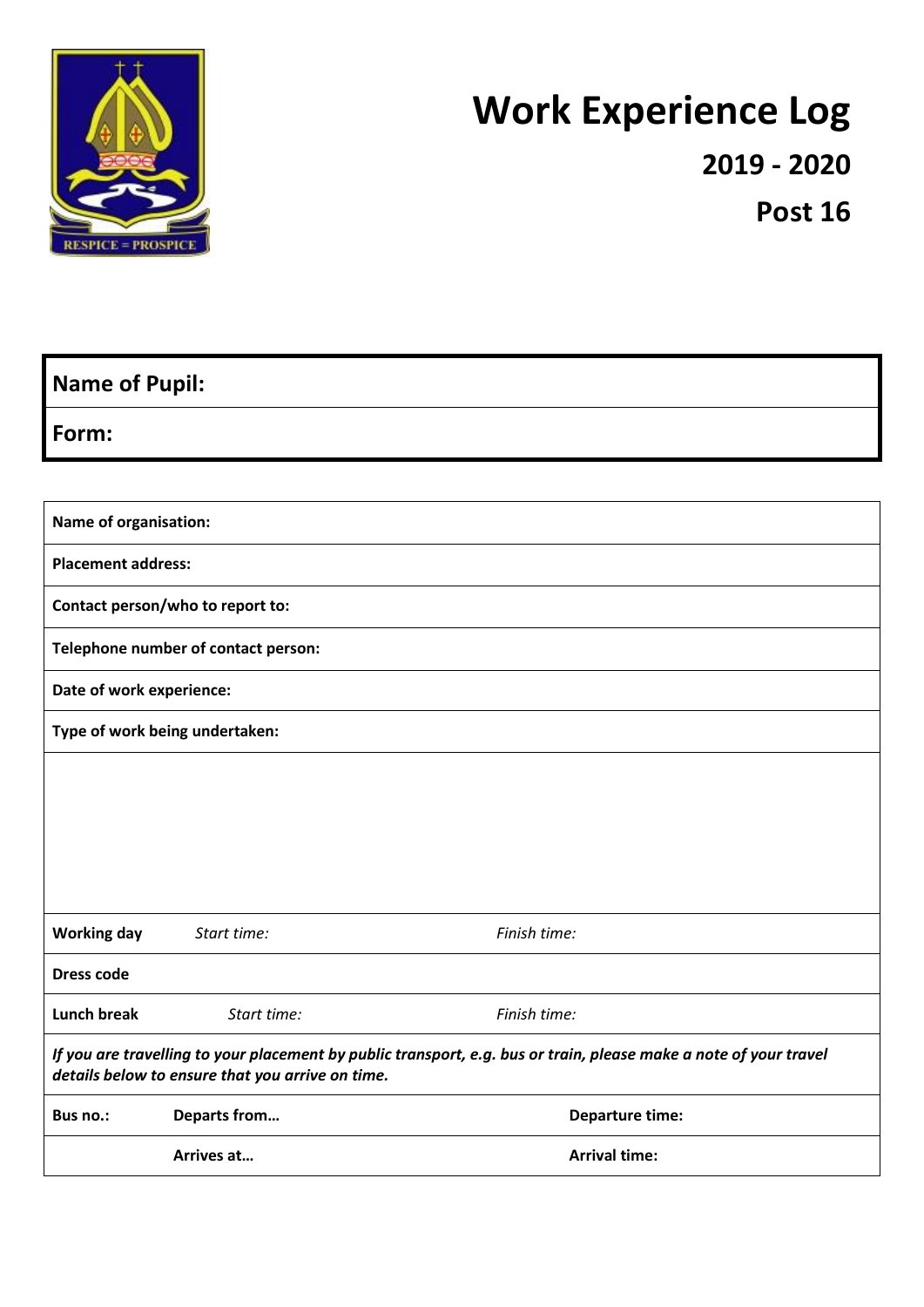# **A DAY IN THE LIFE OF …**

**Completing this form will help you to reflect on what you have learned during your placement and record information that could help you improve your skills and build your CV.**

| Briefly describe what you did today.                    |                                                                        |
|---------------------------------------------------------|------------------------------------------------------------------------|
|                                                         |                                                                        |
|                                                         |                                                                        |
|                                                         |                                                                        |
|                                                         |                                                                        |
| What was your best experience?                          | What was your worst experience?                                        |
|                                                         |                                                                        |
|                                                         |                                                                        |
|                                                         |                                                                        |
| Describe a situation where you communicated by          | Describe a situation where you communicated with                       |
| telephone                                               | customers / general public                                             |
|                                                         |                                                                        |
|                                                         |                                                                        |
|                                                         |                                                                        |
| Describe a situation where you communicated one-to-     | Describe a situation where you communicated verbally as                |
| one                                                     | part of a group                                                        |
|                                                         |                                                                        |
|                                                         |                                                                        |
|                                                         |                                                                        |
| Describe a situation where you used numeric skills      | Describe a situation where you used ICT skills                         |
|                                                         |                                                                        |
|                                                         |                                                                        |
|                                                         |                                                                        |
| Describe a situation where you had to use your own      | Describe a situation where you worked effectively as a                 |
| initiative                                              | team                                                                   |
|                                                         |                                                                        |
|                                                         |                                                                        |
|                                                         |                                                                        |
| Brief description of what your employer does            | What you learned about Health & Safety in the                          |
|                                                         | workplace?                                                             |
|                                                         |                                                                        |
|                                                         |                                                                        |
|                                                         |                                                                        |
|                                                         |                                                                        |
| In what way could the work experience have been         | Following your work experience placement, do you have                  |
| improved or made more interesting, useful or enjoyable? | a clear picture of what you would like to do when you<br>leave school? |
|                                                         |                                                                        |
|                                                         |                                                                        |
|                                                         |                                                                        |
|                                                         |                                                                        |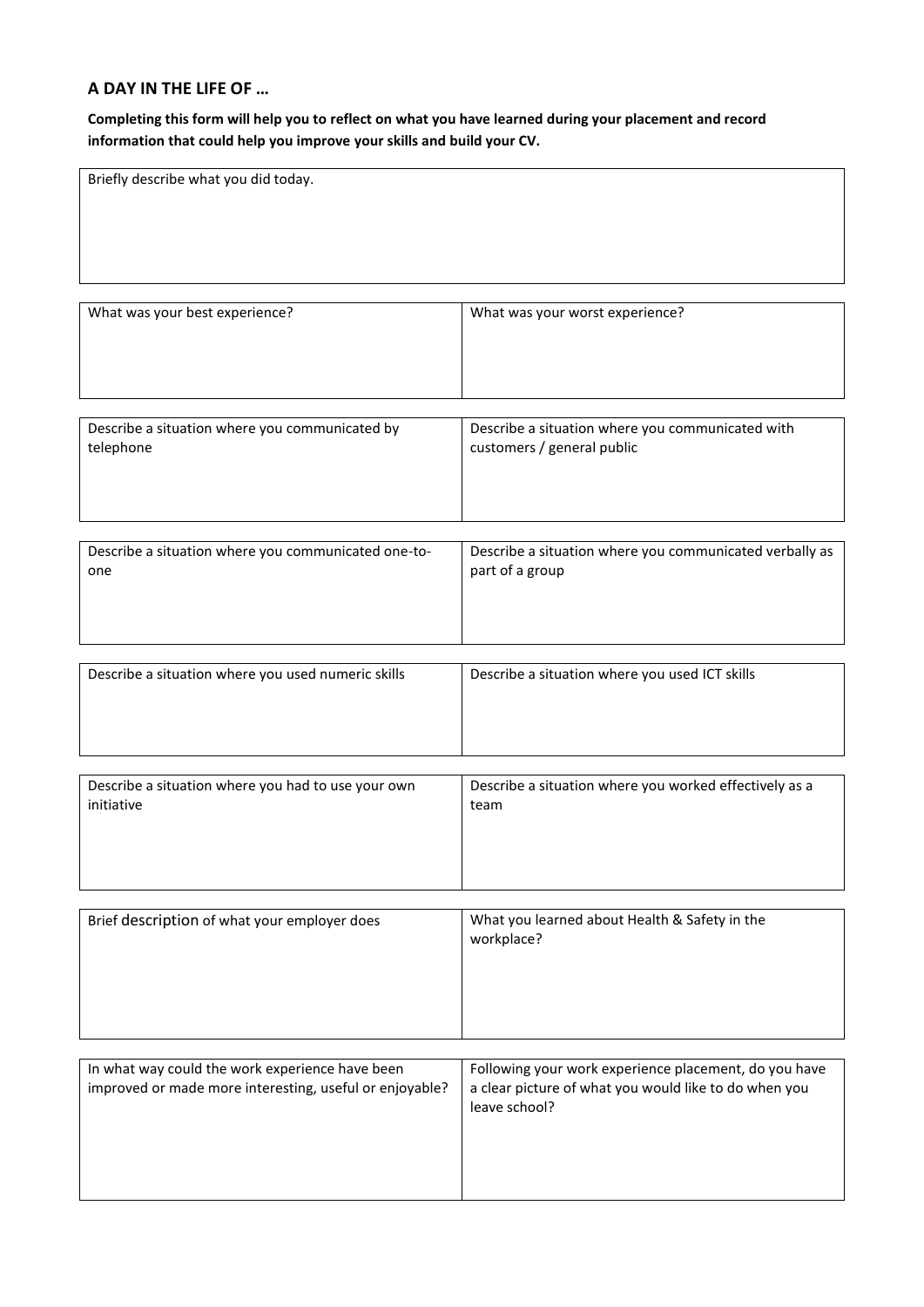## **SELF ASSESSMENT**

How well do you think you did on your placement? Try to answer all the questions honestly as you can.

| 1 needs improvement                | 2 good | 3 excellent                 |
|------------------------------------|--------|-----------------------------|
| <b>SKILLS ASSESSMENT</b>           | Rating | I have demonstrated this by |
| Communication - reading            |        |                             |
| Communication - writing            |        |                             |
| Communication - speaking/listening |        |                             |
| Using numbers                      |        |                             |
| Using IT                           |        |                             |
| Team working                       |        |                             |
| Self-management                    |        |                             |
| Integrity (honesty)                |        |                             |
| Personal presentation              |        |                             |
| Enthusiasm and initiative          |        |                             |
| Problem solving and creativity     |        |                             |
| Attendance                         |        |                             |
| Punctuality                        |        |                             |
| Awareness /acceptance of rules     |        |                             |
| Acceptance of criticism            |        |                             |
| Understanding of Health & Safety   |        |                             |

#### **FINAL REFLECTION**

| What would you say you are now more or less?                                    | <b>More</b> | Less | The same |
|---------------------------------------------------------------------------------|-------------|------|----------|
| Self-confident                                                                  |             |      |          |
| Responsible                                                                     |             |      |          |
| Patient                                                                         |             |      |          |
| Friendly                                                                        |             |      |          |
| Considerate                                                                     |             |      |          |
| Punctual                                                                        |             |      |          |
| Helpful                                                                         |             |      |          |
| Motivated                                                                       |             |      |          |
| This experience has made me think more about my future<br>career opportunities? |             |      |          |

**Please write any other comments/feelings or feedback here**

**IMPORTANT! PLEASE TURN OVER AND ASK YOUR EMPLOYER TO COMPLETE SECTION OVERLEAF – This section may be used as a reference for UCAS or further employment.**